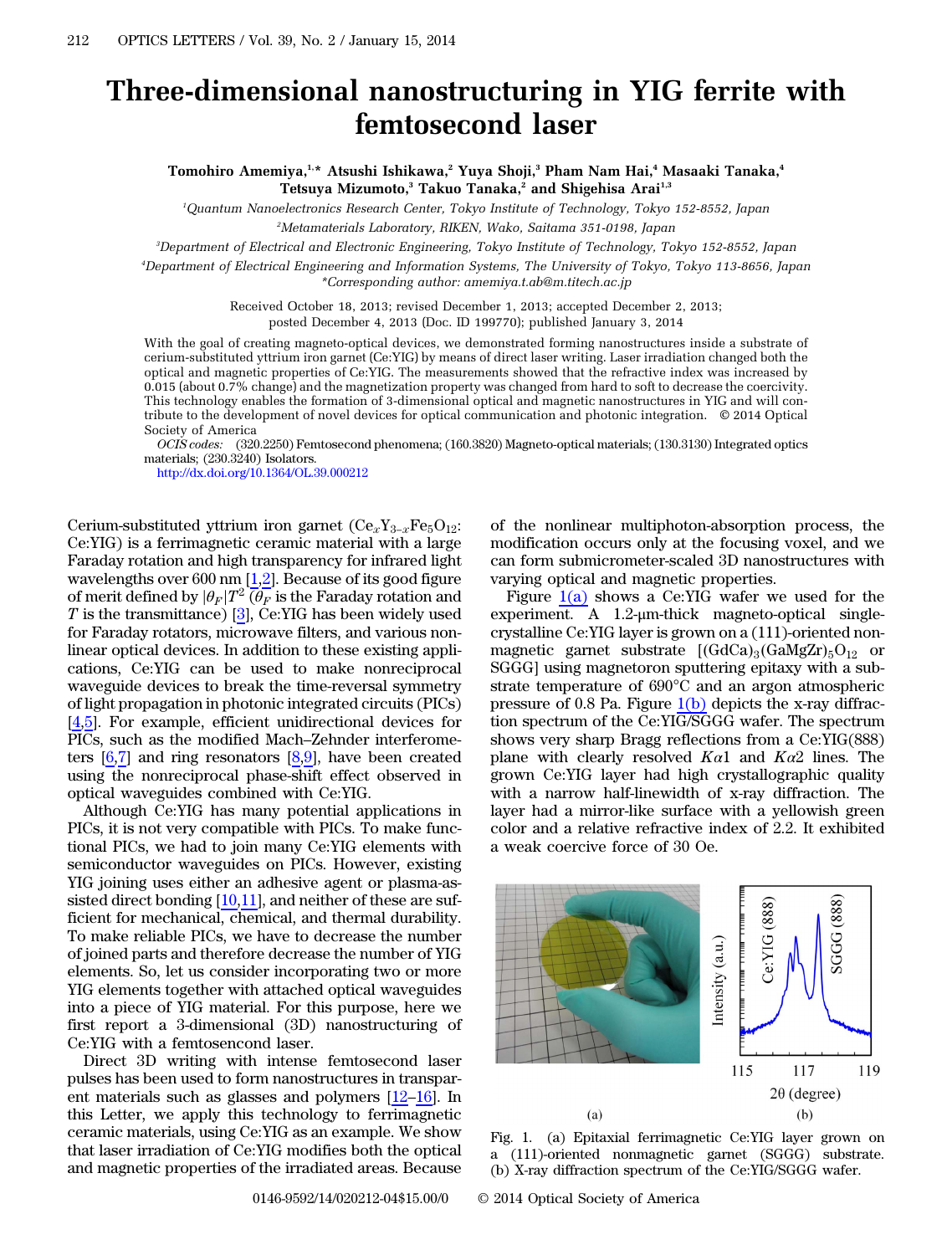Figure [2](#page-1-0) shows the optical system used for direct laser writing. The light source was a mode-locked Ti:sapphire laser with an 800 nm wavelength, 80 fs pulse width, and 82 MHz repetition rate. The laser beam was focused in the Ce:YIG layer, using an objective lens with a numerical aperture of 0.9, so that the multiphoton absorption would occur at the focusing voxel in the Ce:YIG layer. The Ce:YIG/SGGG shows no remarkable absorption at around the laser wavelength of 800 nm and shows a sharp increase in absorption at 400 nm or less. This shows that the effect of laser irradiation occurs only at a focal spot where the photon density is high enough to induce multiphoton absorption. The wafer was supported by an x*–*y stage and scanned in three dimensions using computer control. We observed the laser-written patterns from the backside (SGGG side) of the wafer during the irradiation process.

Using this system, we wrote patterns in the Ce:YIG layer. Figure  $3(a)$  shows the line patterns observed with reflected light optical microscopy, and Fig.  $\frac{3(b)}{2(b)}$  $\frac{3(b)}{2(b)}$  $\frac{3(b)}{2(b)}$  shows<br>the same sample observed with phase-contrast micros-<br>copy. In this example, we wrote five single-pass lines<br>1–5 with different laser powers and a multipass l the same sample observed with phase-contrast microscopy. In this example, we wrote five single-pass lines from 30–76.5 mW at the entrance pupil of the objective consisting of 20 single-pass lines. The laser power ranged for the five single-pass lines and was held at 48 mW for the multipass line. The scanning speed of the laser beam was set to 100 μm∕ min. We found that a laser power of 60 mW or higher caused thermal cracks to the Ce:YIG layer. This is shown in Fig.  $3(a)$  by the two black stripes and in Fig.  $3(b)$  by the two yellow stripes. At moderate powers, the laser writing changed the optical property of Ce:YIG without any cracking, and this can be observed by two thin lines  $(3 \text{ and } 4)$  in Fig.  $3(b)$ . The width of the line was 1.5 μm for 48 mW and 750 nm for 38 mW. For laser powers of 30 mW or lower, we were not able to discern any remarkable changes in the optical properties.

Laser irradiation changed the refractive index of the Ce:YIG layer. We measured the change by means of quantitative phase imaging (QPI). The QPI is a technology, based on optical interferometry, to measure the image (or map) of path-length shifts associated with the

<span id="page-1-0"></span>

Fig. 2. Optical system used for direct 3D laser writing on a Ce:YIG layer grown on a SGGG substrate.

<span id="page-1-1"></span>

Fig. 3. Plane view of lines in Ce:YIG layer written with different laser powers, observed with (a) reflected light optical microscopy and (b) phase-contrast microscopy. One multipass Fig. 3. Plane view of lines in Ce:YIG layer written with different laser powers, observed with (a) reflected light optical microscopy and (b) phase-contrast microscopy. One multipass line 6 and five single-pass lines 1–5 a them cannot be observed (see text).

specimen. This image contains quantitative information about both the local thickness and refractive index of the structure. By comparing QPI information for the laser-irradiated Ce:YIG specimen with that for a nonirradiated Ce:YIG reference, we obtained knowledge about the intracrystal refractive index of the irradiated Ce:YIG. For the method, see  $[17]$  $[17]$  and  $[18]$  $[18]$ . The refractive index and the thickness of the nonirradiated Ce:YIG was measured beforehand with an ellipsometer and SEM. Figure  $4(a)$ shows the profile of the changes around the laser-written lines. Laser irradiation increased the refractive index of the Ce:YIG layer. The increment, measured at a wavelength of 632.8 nm, was  $0.015 \pm 0.001$  (0.7% of Ce:YIG refractive index) for the line created with a 48-mW laser power and 100 μm/ min scanning speed [see Fig. [4\(b\)\]](#page-1-2).

<span id="page-1-2"></span>

Fig. 4. Change in refractive index around irradiated Ce:YIG lines. (a) Distribution of change observed with quantitative phase imaging. The left profile is for lines 6 and 1 shown in Fig. [3](#page-1-1), and the right profile is for lines 4 and 5. (b) Change in refractive index along the dashed lines in (a). The inset shows enlarged view of the data around the line 4.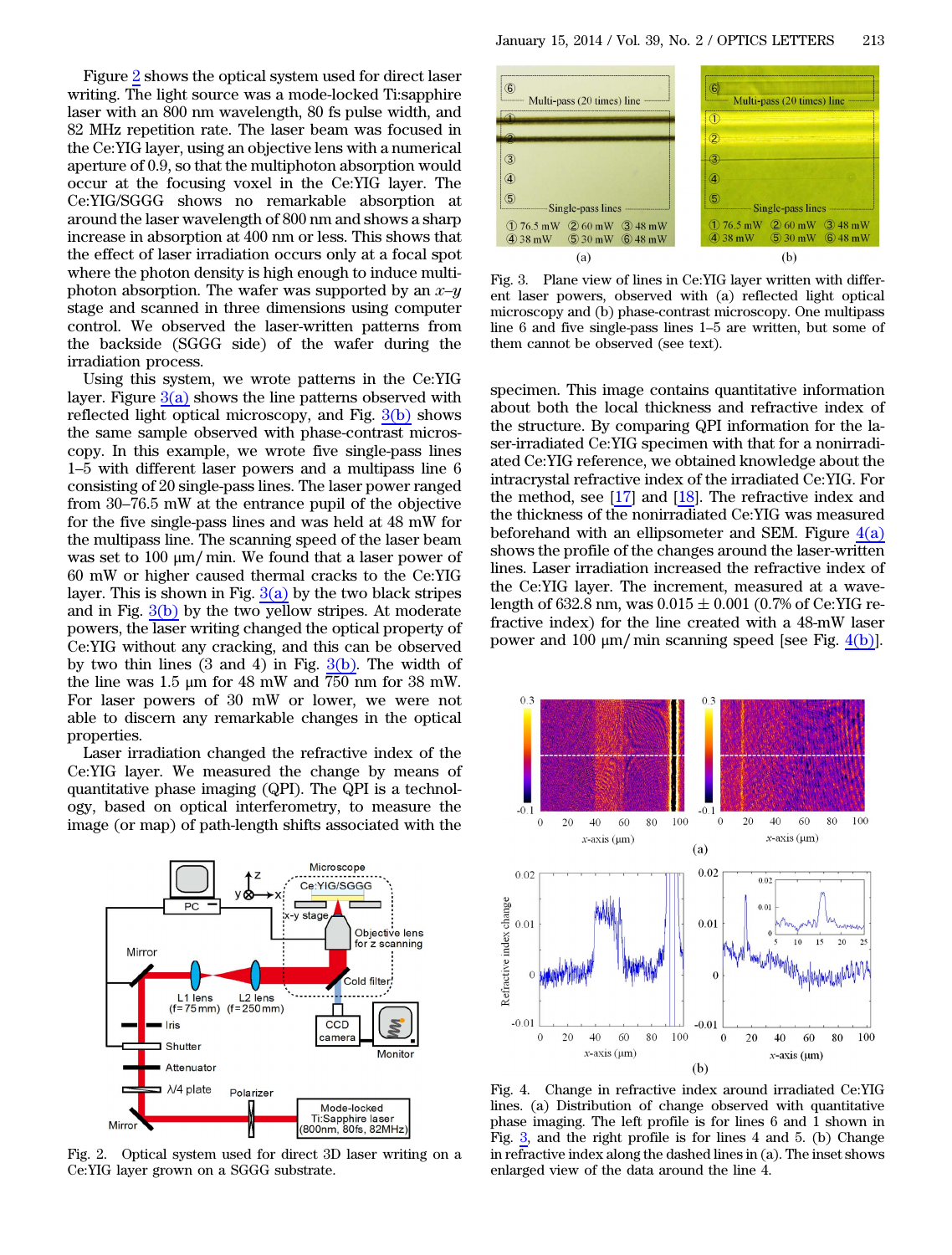The inset in Fig.  $4(b)$  is the enlarged view of the refractive index profile around line 4. The edge-transition width of the line is less than 500 nm. To form an optical waveguide in the Ce:YIG with the refractive index change of 0.7%, a waveguide width has to be  $10 \mu m$  or more for sufficient optical confinement. The edge-transition width is far smaller than the waveguide width and therefore does not affect the properties of the waveguide.

A significant goal in this study is to show that, unlike other transparent materials such as glasses and polymers, it is possible to control both the magnetic properties and the refractive index of the Ce:YIG layer. To confirm this, we measured the effect of laser irradiation on the magnetization of the Ce:YIG layer.

To see the magnetic-domain configuration in the Ce:YIG layer, we made use of the magneto-optical polar Kerr effect (MOKE). Figures  $5(a)$ – $5(c)$  show the MOKE images measured for a sample of Ce:YIG layer with laserwritten lines. For reference, Fig.  $5(d)$  shows a phasecontrast microscope image of the same sample. The MOKE images were taken using light from a mercury lamp at room temperature with an external magnetic field (parallel to the surface layer). The dark regions Figure positively magnetized, and the light regions are megatively magnetized.<br>First, we measured the sample with increasing the magnetic field from −500 to 500 Oe. At an external negatively magnetized.

First, we measured the sample with increasing the magnetic field from −500 to 500 Oe. At an external magnetic field of −470.7 Oe, the entire Ce:YIG layer was negatively magnetized [Fig.  $5(a)$ ]. Thus, the Ce:YIG layer, including irradiated regions, was magnetized in the same direction as the magnetic field. As magnetic field increased in the positive direction, the MOKE images changed, as shown in Figs.  $5(b)$  and  $5(c)$ . The irradiated regions easily changed their magnetization in response to the external magnetic field. (The upper two lines are ignored because they are dislocated regions with cracks.) In contrast, the nonirradiated regions tended to maintain their magnetization. At an external magnetic field of 495 Oe, the entire Ce:YIG layer was positively magnetized [Fig.  $5(d)$ ]. After that, we measured the layer with sweeping the magnetic field from the positive side (500 Oe) to the negative side (−500 Oe) and observ magnetized [Fig.  $5(d)$ ]. After that, we measured the layer with sweeping the magnetic field from the positive side that the domain showed a hysteretic cycling as shown in Figs.  $5(e)$  and  $5(f)$ .

Figure  $\overline{5(h)}$  $\overline{5(h)}$  $\overline{5(h)}$  shows the schematic magnetization (M-H) curve of the Ce:YIG layer calculated from the measured domain configurations. The blue curve is for the irradiated region, and the red curve is for the nonirradiated region (This M-H curve is given simply to assist the understanding of the magnetic properties measured with MOKE imaging. More precisely, it is necessary to measure the magnetization curve for local nanometer reregion (This M-11 cuve is given shipty to assist the<br>understanding of the magnetic properties measured<br>with MOKE imaging. More precisely, it is necessary to<br>measure the magnetization curve for local nanometer re-<br>gions.) P gions.) Points (a)–(f) on the curves correspond to MOKE images (a)–(f), respectively. The laser irradiation changes the magnetic property of the Ce:YIG layer from hard to soft. In this way, we can achieve local control of the magnetization inside the Ce:YIG layer using laser irradiation.

These results show the usefulness of direct laser writing into Ce:YIG and other magneto-optical materials. In Fig. [6](#page-3-15), we discuss two probable applications of laser writing for Ce:YIG. A nonreciprocal-phase-shift waveguide [\[19](#page-3-16)] can be formed in the Ce:YIG layer as shown in

<span id="page-2-0"></span>

(f) Magneto-optical polar-Kerr-effect images of the sample at room temperature. The dark regions are positively magnetized, and the light regions are negatively magnetized. Each figure shows the domain configurations under an external magnetic for magneto optical point next enterct mages of the standard room temperature. The dark regions are positively magnetized, and the light regions are negatively magnetized. Each figure shows the domain configurations under From temperature. The data regions are positively magnetized,<br>and the light regions are negatively magnetized. Each figure<br>shows the domain configurations under an external magnetic<br>field of (a) −470.7 Oe, (b) −25.3 Oe. ( image of the same sample. (h) Schematic magnetization curve of Ce:YIG layer with and without irradiation.